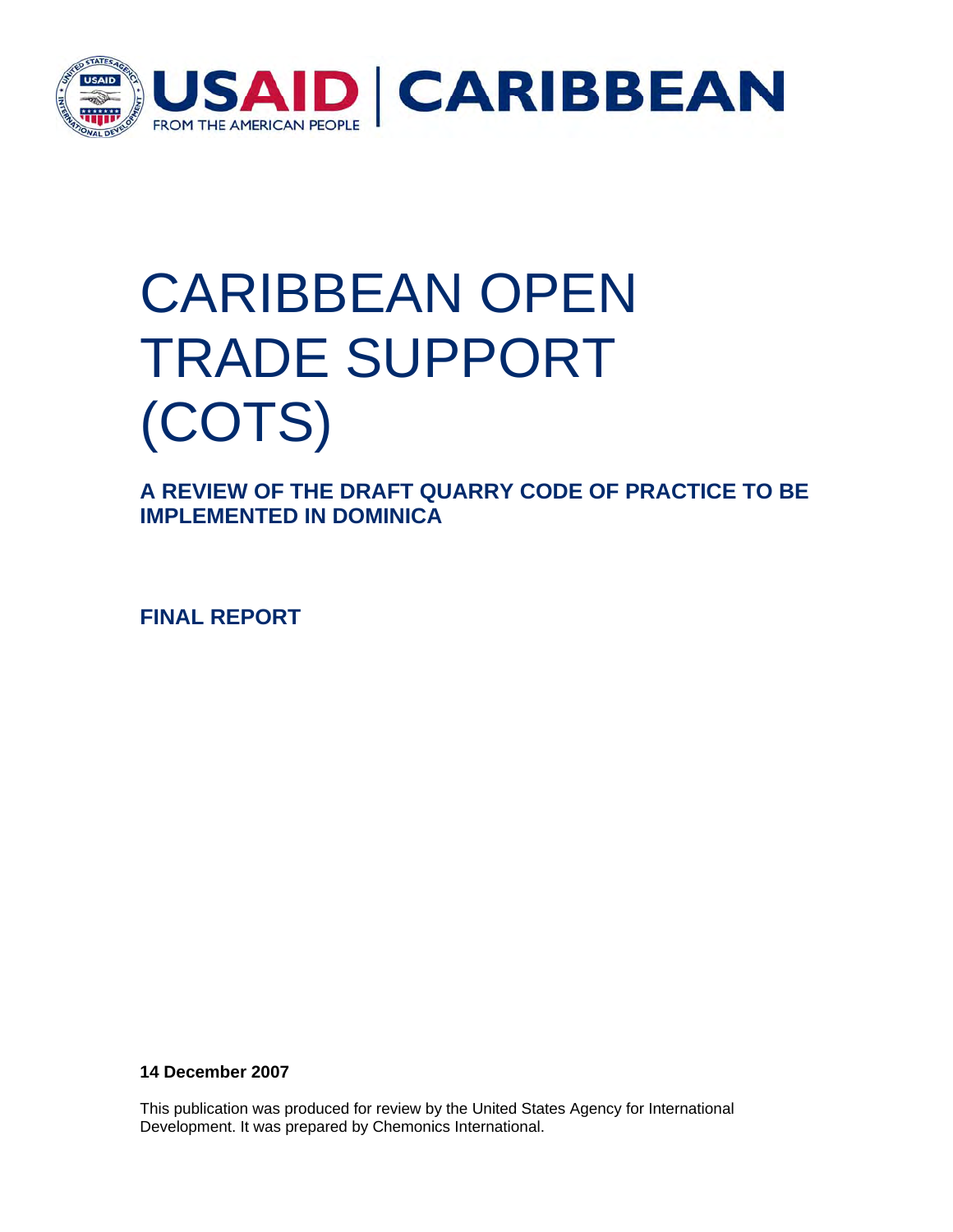## CARIBBEAN OPEN TRADE SUPPORT (COTS)

**A REVIEW OF THE DRAFT QUARRY CODE OF PRACTICE TO BE IMPLEMENTED IN DOMINICA** 

**FINAL REPORT** 

**Indefinite Quantity Contract No. AFP-I-00-04-00002-01 Task Order No. AFP-I-02-04-00002-00 Prepared for USAID/Caribbean Michael Taylor, Cognizant Technical Officer** 

The author's views expressed in this publication do not necessarily reflect the views of the United States Agency for International Development or the United States Government.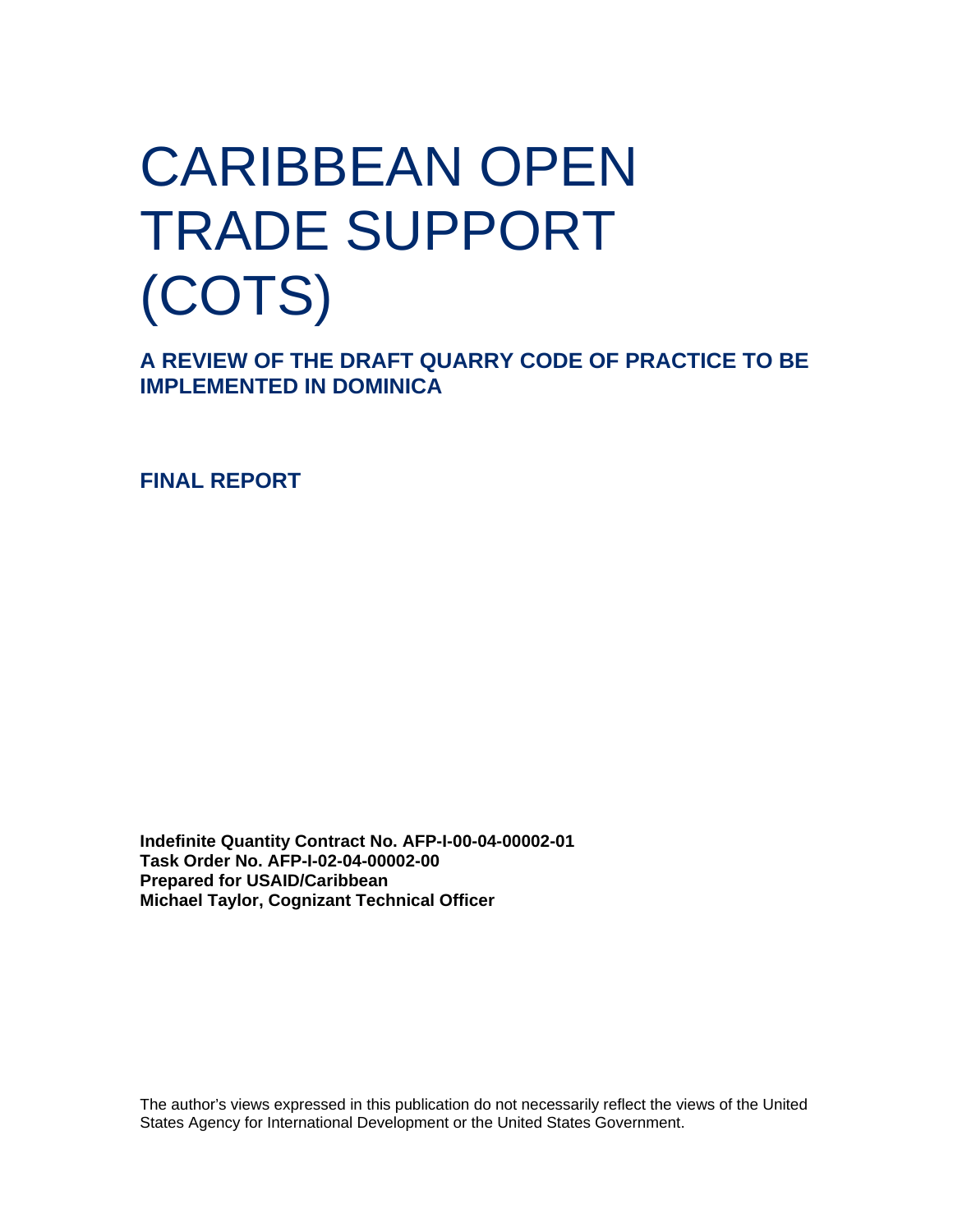# **CONTENTS**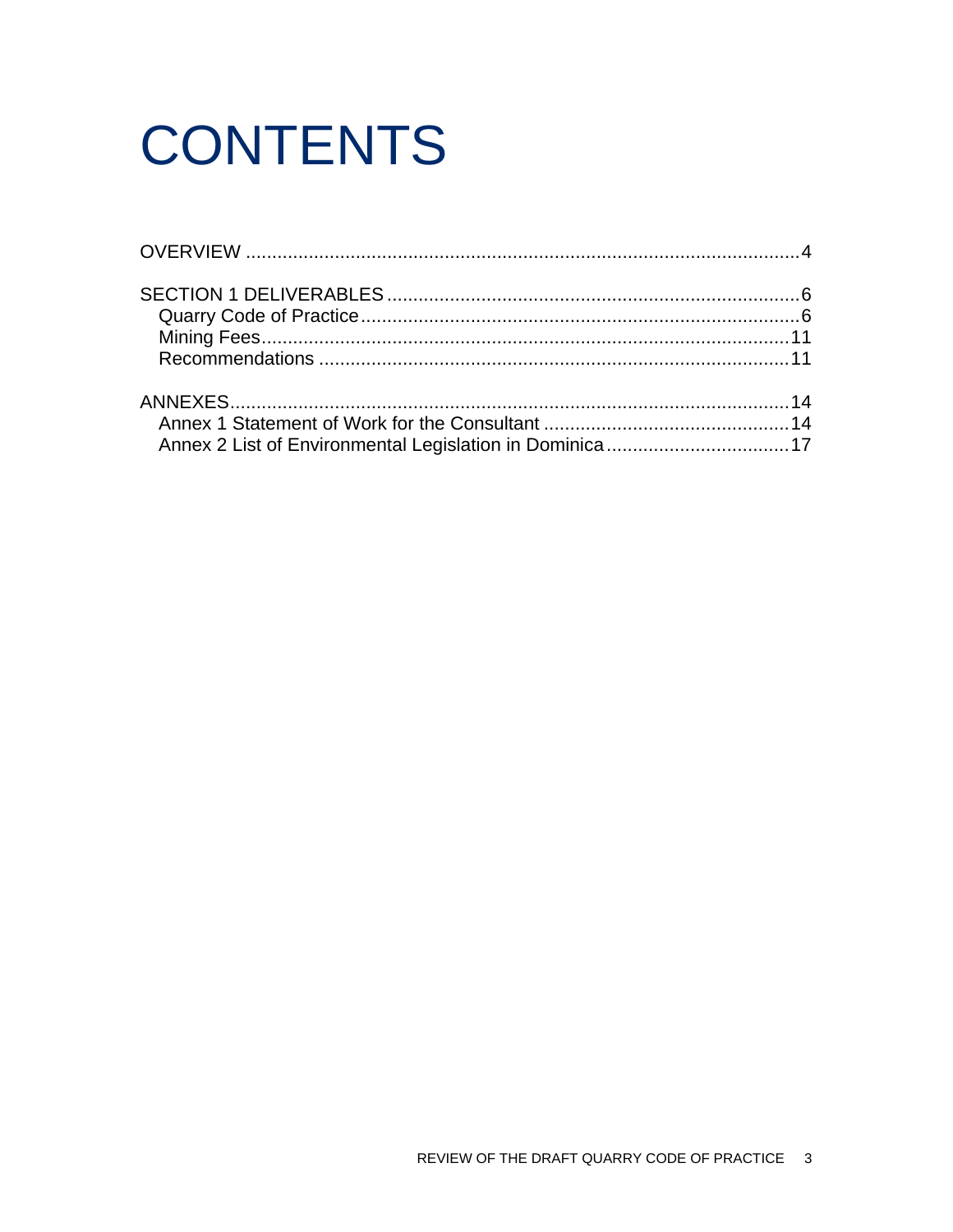## <span id="page-3-0"></span>**OVERVIEW**

The Caribbean Open Trade Support (COTS) program of USAID/Barbados is designed to facilitate the transition of selected Organization of Eastern Caribbean States member states to open trade, and to enable the countries to compete more successfully and be more sustainable in the global economy. To this end, COTS will implement a wide range of activities over a four-year period geared toward:

- 1) Enabling businesses to compete more effectively in the global economy
- 2) Enhancing public-private sector interaction and dialogue leading to improved public policy dialogue
- 3) Assisting government institutions and agencies to remove administrative barriers to growth of the private sector
- 4) Increasing the private sector's and the media's understanding of the challenges and opportunities of the new trading regimes
- 5) Increasing the region's resilience to natural disasters
- 6) Mitigating the impacts of human disturbance on ecosystems and improving the institutional framework for managing protected areas

The economic future of the Eastern Caribbean is intimately linked to the ability of the sub-region to protect its rich biodiversity endowment while allowing for sustainable use. COTS has joined forces with government, civil society, and private sector conservation activities to support biodiversity conversation and policy, to better understand the costs and economic benefits of in situ conservation, to identify and mitigate the impacts of human disturbance on ecosystems, to improve the institutional framework for managing protected areas and to develop economic activities compatible with conservation. In conformity with USAID Biodiversity Code, COTS strives to implement biodiversity conservation activities that are threats-based, site-specific, and that lead to explicit biodiversity actions and measurable improvement.

In terms of direct threats to marine biodiversity, the project has identified coastal zone management issues including quarrying, wastewater discharge and improper civil works that threaten critical marine habitats through sedimentation and nutrient discharge. Yet, the most significant threat appears to be coastal quarry operations. Because of heavy demand for construction material throughout the Caribbean, quarrying activity in Dominica has increased.

Until very recently, all the quarrying industries operated north of Roseau (capital city) on the west side of the island, between the communities of Coulibistrie and Colihaut. This area comprised one of the oldest and largest sites and has been in use for more than 30 years, with smaller sites around the island in use for a little over a decade. Last year, a new site came into operation south of Roseau in the community of Pointe-Michel. Recently, a new permit has been granted for a quarry in Coulibistrie for a site of approximately 200 acres.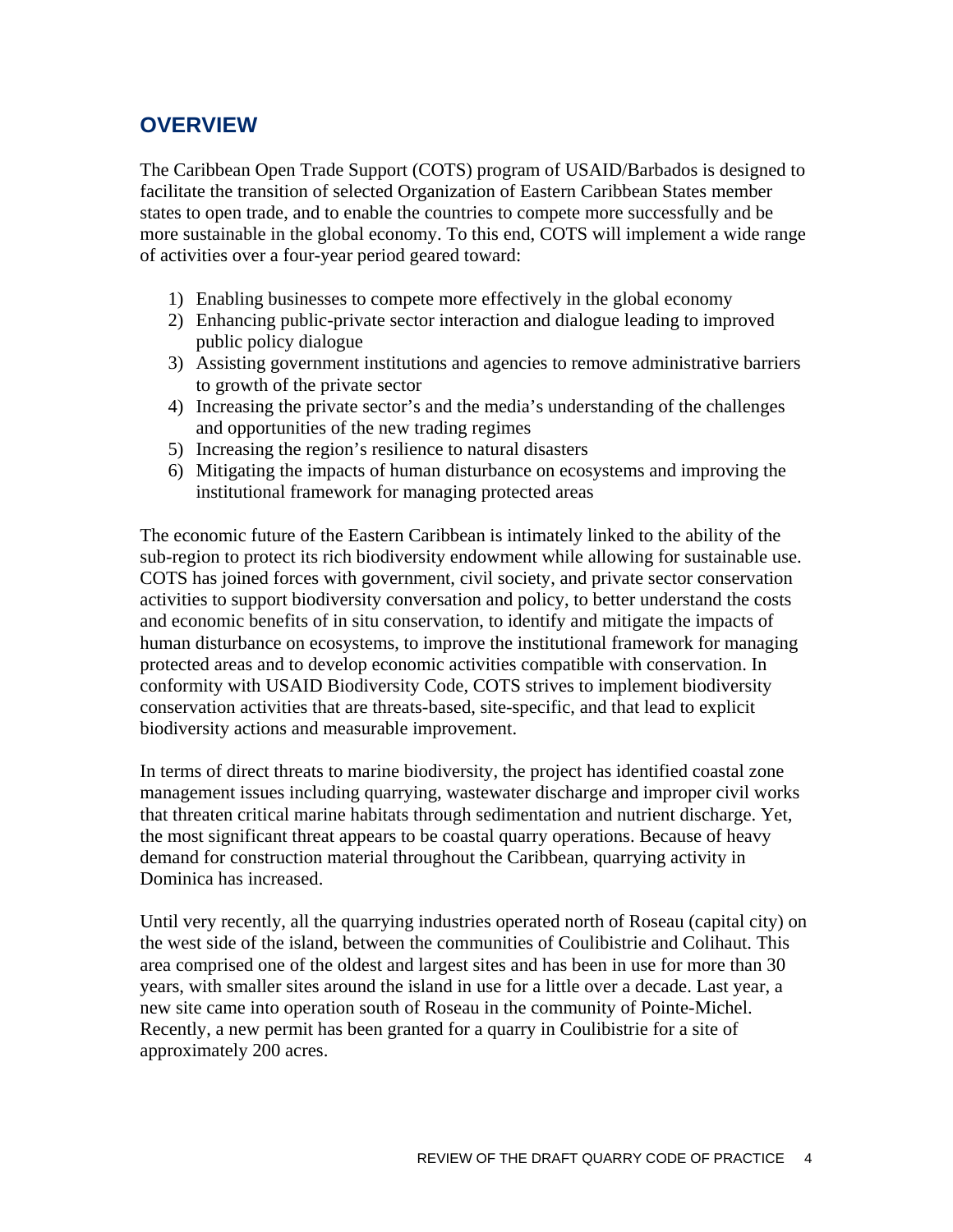Extraction of basaltic rock for construction gravel occurs most often in steep areas, adjacent to important surface water features, and nearly always within a kilometer of the coast itself where a very important fishery is located.

The quarry industry in Dominica has evolved so far in an unregulated (i.e., lack of enforcement) environment. However in recent years the tourism industry has become very concerned by the extent of the operations and the impact on the landscape of the "Nature Island." Communities where the sites are located complain about respiratory problems and fishermen claim that their catches are declining. Concerned by the negative impact of the industry on marine biodiversity, COTS aims to work with the various administrations involved (Land Planning, Fisheries, Forestry and Environment), as well as with the quarries themselves to help navigate these concerns.

The Government of Dominica has signaled its intention to mitigate the impact of quarry operations on the natural environment and, as a result, has drafted a Quarry Code of Practice that is proposed to become the legal mechanism to drive environmental performance and compliance within the industry.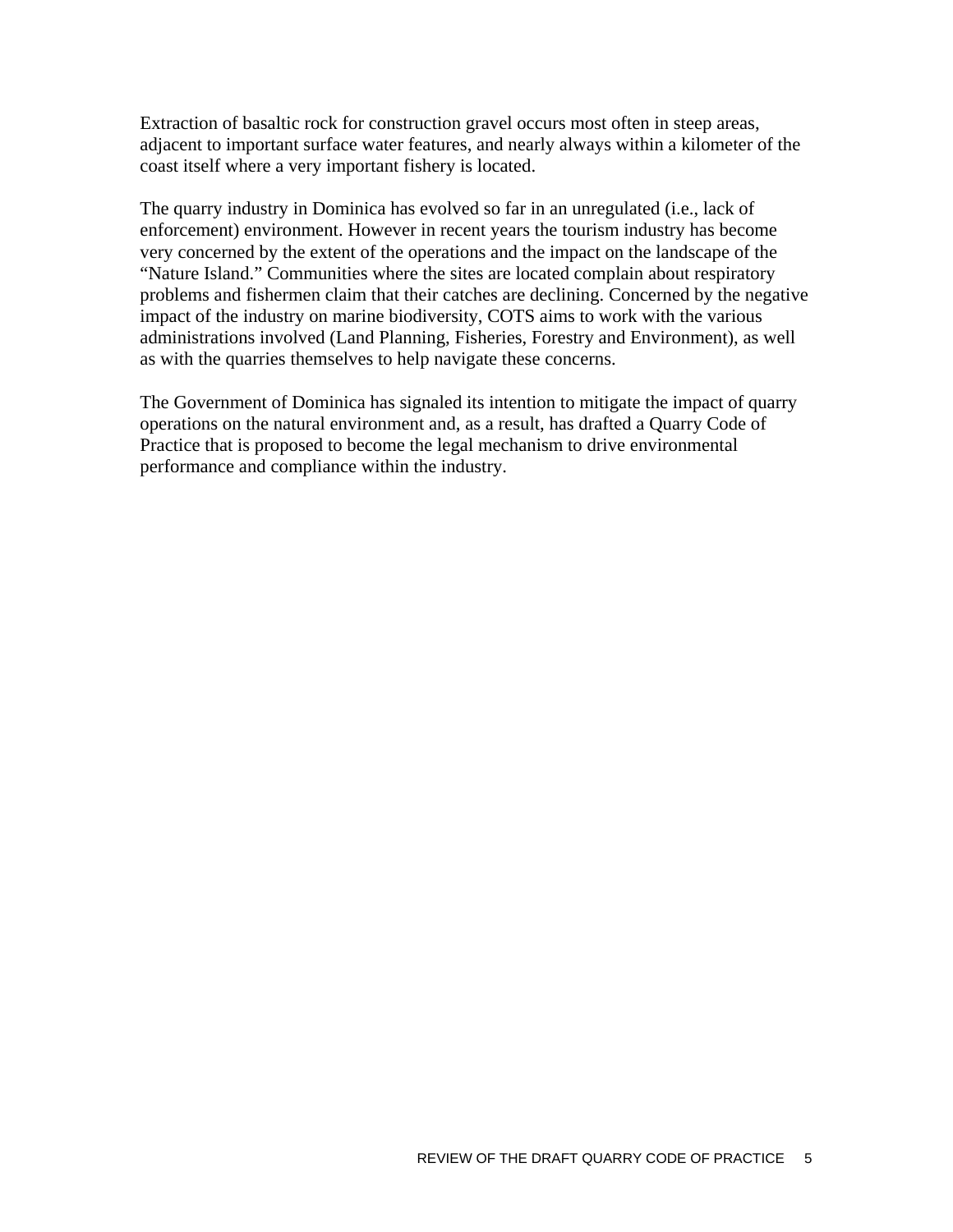## <span id="page-5-0"></span>**SECTION 1: DELIVERABLES**

To support the Government of Dominica's efforts, COTS retained the services of the consultant during the period November 15-30, 2007 to (refer to Annex 1 –Statement of Work for the Consultant):

- (i) Research mining fess in Jamaica
- (ii) Revise the quarry code of practice
- (iii) Meet with all the collaborating agencies to be involved in the monitoring of the code, and
- (iv) Make recommendations to make the mission a success

This report is a follow-up to the earlier mission during September 2007, when a workshop was held to sensitize collaborating agencies in monitoring the code and making recommendation for enhancing the code. As stated in an earlier report prepared by this consultant entitled "An Approach to Guide Environmental Management Practices (ISO 14001) Within The Quarry Industry," the development and proposed adoption of a Quarry Code of Practice should be applauded, but pivotal to its implementation success is the regulatory framework, institutional capacity and established standards.

## **Quarry Code of Practice**

The approach and methodology used throughout this review process included literature reviews, consultations with Kevin Rolle, Head of the Physical Planning Division, Minister Austrie, Lucien Blackmoore (Chief Technical Officer of the Ministry of Housing Lands and Telecoms), Tara Leevy (the Attorney General Department), and Lloyd Pascal (Director of Environmental Coordinating Unit). The opinions stated are mainly presented with a view of strengthening the proposed code of practice and in no way attempts to discredit the efforts of the agencies, individuals, and stakeholders who contributed to this document.

The Draft Quarry Code of Practice was reviewed against its stated goal and objective to ensure that the supply is managed in a sustainable way so the best balance is obtained between environmental, economic and social considerations. This is particularly relevant in Dominica given the government's economic thrust toward eco-tourism as a viable alternative to agriculture as the mainstay of the economy. In this context, the recently prepared Tourism Policy and Master Plan have both identified the currently unregulated and haphazard quarry industry as a significant threat to tourism development.

As stated in the consultant's previous report, there are three central issues that decision makers need to address if the code of practice is to come to fruition and successfully encourage improved environmental performance and compliance with regulatory requirements. The three central issues are: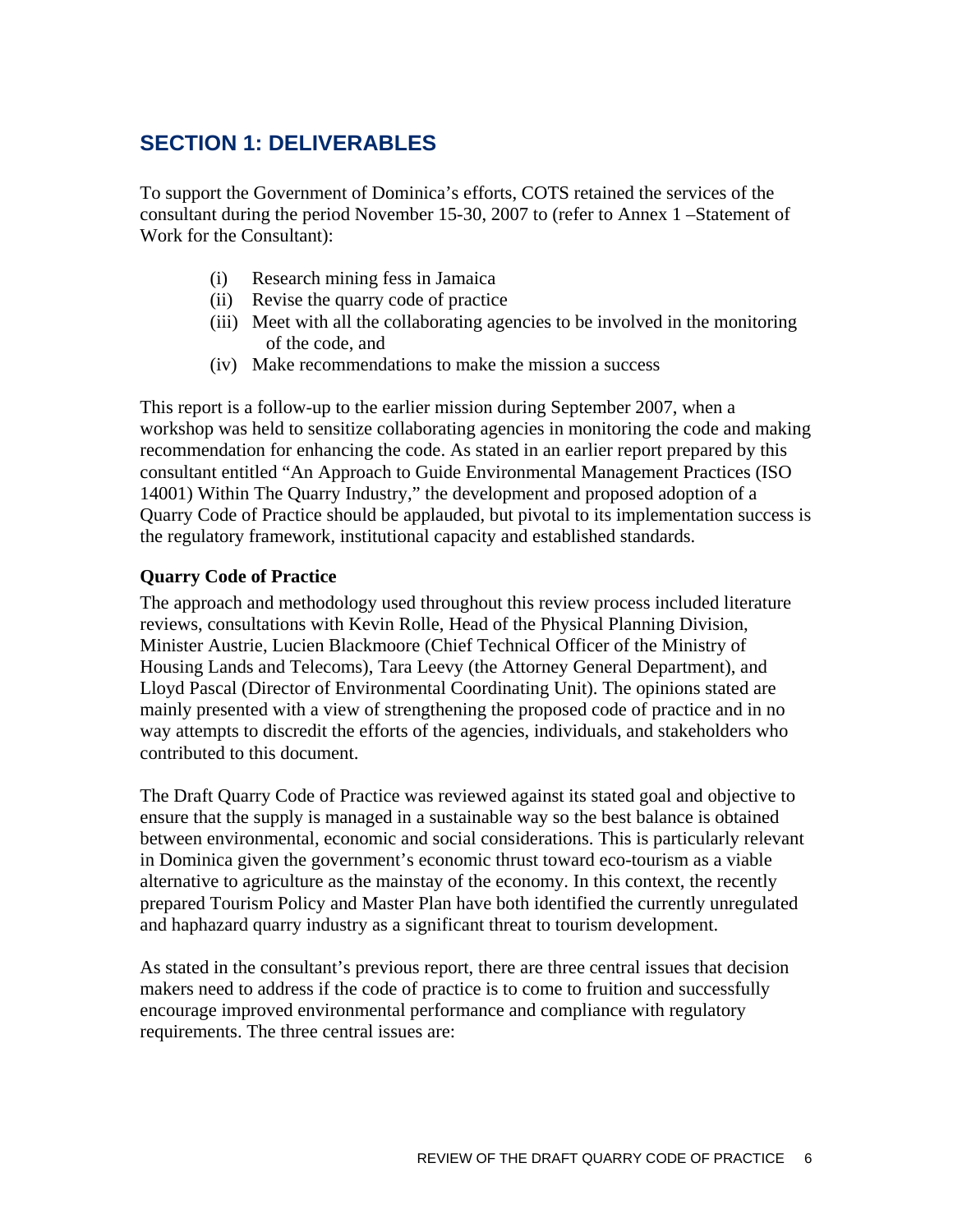- (i) Institutional capacity
- (ii) Regulatory framework
- (iii) Standards

#### **Institutional Capacity**

The quarry code of practice states that: "This code is being recommended as a Regulation under Section 8891 of the Physical Planning Act 2002." This means that the Physical Planning Division, as stated above, will be charged with the authority or responsibility of monitoring and enforcing the quarry code of practice. The Physical Planning Division's primary function is to control land use and development of lands. This means that the division has the requisite technical expertise to effectively and efficiently monitor and enforce breaches of improper land use and development of lands. The proposal for the Physical Planning Division to be the designated authority in monitoring and enforcing the code among quarry operations is self defeating, as the quarry code of practice is a response to the ongoing degradation of natural resources or environmental pollution.

The Physical Planning Division reviews and assesses all quarry applications since these developments fall under the ambit of the legal instruments that control the use of lands, the nature of the development, and the need for an Environmental Impact Assessment for new developments undertaken. The administrative and operational role and function of the Physical Planning Division as it pertains to land use control should not be confused with the monitoring and enforcement of environmental protection. For example, key environmental performance parameters, such as air and water quality data collection and interpretation and the development of environmental management plans, are not within the scope of the Physical Planning Division and are considered critical for the assessment of quarry operations (and other industries) if the desired objective is for the designated industry to operate in an environmentally sound manner.

Currently no central agency or department is responsible for protection and management of natural resources in Dominica. The code emphasizes the lack of authority and accountability as in some instances the code is to be administered and monitored jointly by Physical Planning Division and other collaborating agencies. The degree of overlap in relation to roles and responsibilities of agencies must be eliminated and, where appropriate, only agencies with the requisite technical expertise and resources should attend to monitoring of environmental parameters or standards outlined in the code. For example, Section 3.3 of the Draft Quarry Code of Practice suggests that the Environmental Health Department should be responsible for, among other things, pollution of both the marine and freshwater environments.

Consultations with the Environmental Coordinating Unit (ECU) showed there is a department with the requisite technical expertise to attend to environmental management and protection, but is not functional under Dominican law. The Environmental Coordinating Unit monitors aspects of the Dominican environment, but is limited by law to take legal action against entities that are non-compliant with environmental regulations/standards. Specifically, the Environmental Coordinating Unit administers all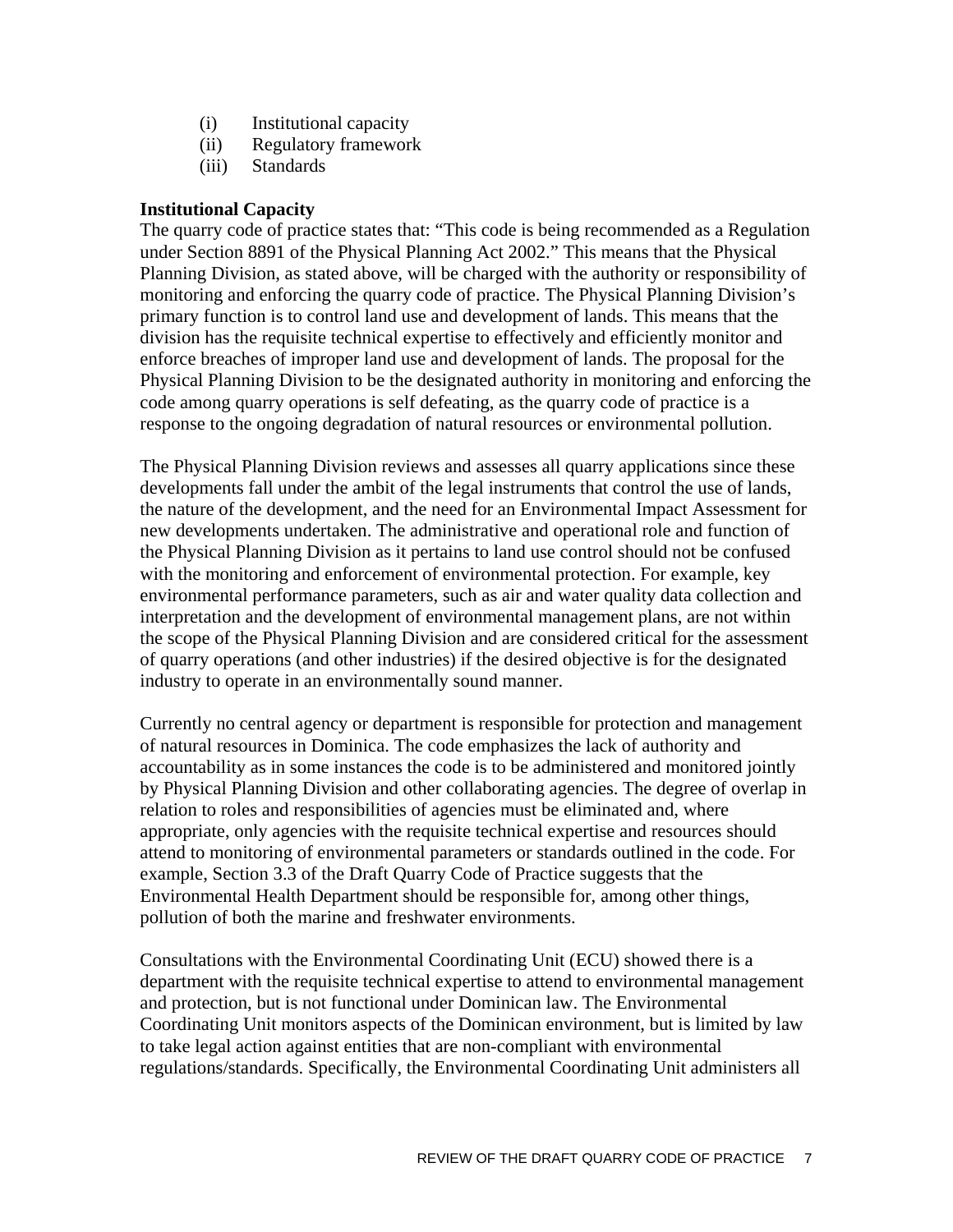environmental bilateral agreements on behalf of the Government of Dominica, such as the Climate Change, Montreal Protocol, CITIES, and Biodiversity.

The consultant was informed by Lloyd Pascal, Head of the Environmental Coordinating Unit that several attempts were made throughout the years to compile a list of all environmental legislation in Dominica, as well as propose that a central environmental agency be created. A complete list of Dominica's environmental regulations is presented in Annex 2.

It is the opinion of this consultant that an environmental agency be created to address the ongoing need of management and protection of Dominica's natural resources. It is recommended that the Environmental Coordinating Unit become the central environmental agency since it has the technical expertise and capabilities to carry out this function. The creation of a central environmental agency is further strengthened by the following:

- The global drive for protection natural resources, such as international conventions and agreements;
- The need for greater compliance with environmental regulations and standards;
- The monitoring of human-based activities that can significantly affect natural resources;
- The availability of the requisite technical expertise in the Environmental Coordinating Unit, Forestry Department, Fisheries, Physical Planning Division.

Furthermore, without the establishment of an environmental agency, industries (except the quarry industry) such as food factories, petrol service stations, and power generating plants are likely to go unmonitored and could have or is having an negative impact on Dominica's natural resources.

It is important to note that the formation of a central environmental agency can significantly enhance the enforcement and compliance of regulations since there will be a central authority for all human-based activities that affect environmental quality (i.e., pollution of rivers, sea and air, noise pollution, loss of biodiversity). The formation of this agency does not in the first instance require vast amounts of financial resources as the Government of Dominica has at its disposal all of the requisite technical expertise dispersed among its agencies (e.g., Fisheries, Forest, Physical Planning, Environmental Coordinating Unit).

There is no need to re-invent the wheel since there is within other Caribbean jurisdictions, such as Jamaica, a legal instrument (i.e., the Natural Conservation Authority Act 1991) to establish this environmental agency. This particularly true when considering the appointment of a chief inspector who will have the authority to monitor quarry operations and enforce the acceptable standards outlined in the code. The creation of an environmental agency and merger of technical expertise under this new structure will provide the requisite skills sets (i.e., qualifications in natural science/biological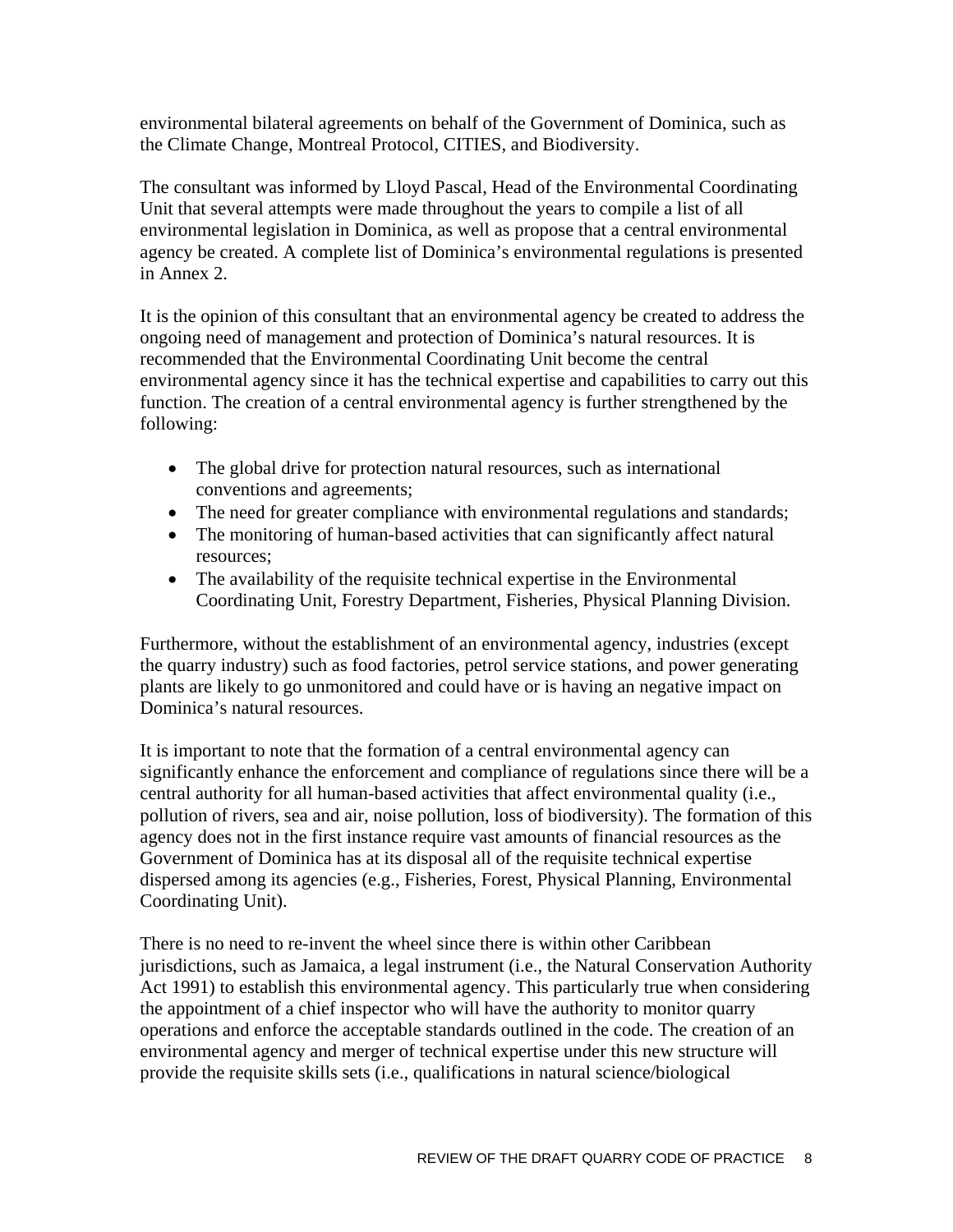science/geology/hydrology) to carry out the desired function of the chief inspector in an integrated manner.

Finally, a needs assessment should be conducted against all environmental legislation, including the proposed code of practice to ensure that the requisite professional expertise is available and, if not, then training is undertaken to enhance available expertise.

## **Regulatory Framework**

Consultations were held with Tara Leevy of the Attorney General Department to review the proposed code and practice with a view toward providing recommendations on how it may become a regulation of law and enforceable. Ms. Leevy pointed out that the code clearly states its purpose which is to document and promote safety and environmental guidelines for quarrying in Dominica. She noted that the code is very detailed and, as a result, is suitable for use as a code of practice. However, if the code were to form the basis of regulations, it would have to be altered significantly. She stated that while we could promulgate regulations as regards the quarrying industry, the aims and content of the regulations are likely to be different to that of the guidelines. Additionally, some of the areas covered by the Code might be outside the ambit of the Physical Planning Act. She cautioned against such a move as much of the detailed guidance contained in the Code could be lost in the process of redrafting the document as a set of regulations.

For example, the section that deals with approvals for quarry operations is a section that could be drafted as regulations under the Physical Planning Act, but an area such as rehabilitation might not be an easy fit under the Act.

An alternative regulatory framework to preserve the Code in its current form, as pointed out by Ms. Leevy is to enforce it as a schedule to the Physical Planning Act. This would give the result that we desire the ability to enforce without our having to alter the wording of the document.

This raises the question: can the Code be a schedule of another Act, such as a new Act for an environmental agency? The answer is a resounding yes, especially, if the new Act were to provide for the making of regulations with respect to the subject matter of the Code this would be fine. This recommendation is fundamental to establishment of a central or dedicated environmental agency as there are other policies, legislation and regulations that refer to the protection of the environment but are monitored and enforced by the specified agency or department.

This argument is worthy of consideration given the integrated approach and dynamics of the Code, and the environmental parameters to be monitored and enforced. Additionally, the overlapping nature of the Code and other legal instruments (e.g., Mines and Minerals Act) that refer to environmental protection requires that decision makers proceed with a legal review and seek to integrate all under one Act. This will reduce the potential for conflicts among government agencies and clearly identify roles and authority.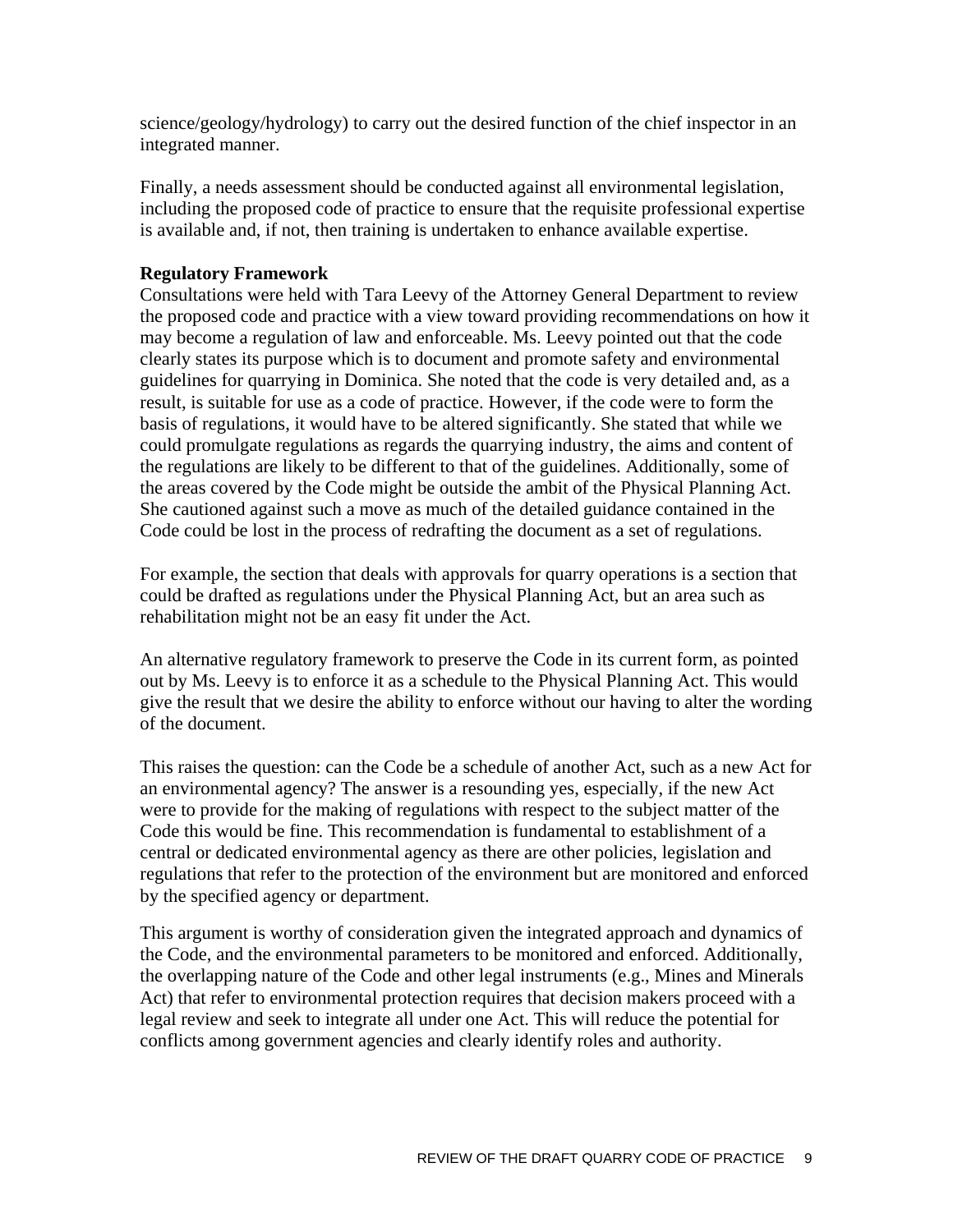### **Legal Support**

Notwithstanding, the need for clear lines of authority for agencies or departments to monitoring and enforcing regulations, there is another major concern that is the lack of legal support to proceed with the prosecution of an entity or individual that has is noncompliant with the law. This issue was first raised at the COTS workshop held on September 26, 2007 at the Garraway Hotel in Dominica to introduce the concept of environmental management systems (ISO 14001) as a mechanism to foster environmental compliance within the quarry industry.

"...the Government's inability to prosecute quarry operators that breech the relevant regulations was echoed and shared by a number of the participants. The area of contention is the legal department (i.e., the Attorney General Chambers) inability to follow-up on cases presented for regulatory breeches. The participants were of the view that additional human resources (i.e., more lawyers) are required at the Attorney General to address the growing number of legal matters which are not being pursued vigorously. It's the opinion of the consultant, similar to other jurisdictions such as Jamaica the Government may have to prioritise its efforts in terms of prosecution of cases, but alternatively look at making the necessary provisions to facilitate agencies such as Physical Planning Division and Fisheries to have a dedicated legal officer." (COTS Report – An Approach to Guide Environmental Management Practices (ISO 14001) Within the Quarry Industry – Dominica)

It's the opinion of the consultant, similar to other jurisdictions, such as Jamaica, the Government of Dominica may have to prioritize its efforts in terms of prosecution of cases, but alternatively look at making the necessary provisions to facilitate agencies such as the Physical Planning Division and the proposed central environmental agency to have a dedicated legal officer. It is very important that all established environmental laws and regulations are adhered to since failure to prosecute non-compliance will only lead to an unregulated atmosphere that may accelerate degradation of Dominica's natural resources.

#### **Standards**

The Code makes reference to acceptable standards to be attained for environmental quality parameters such as noise, water and air quality. With the exception of noise and air quality, water quality standards are not clearly defined within the Code since there is no actual concentration for selected parameters (i.e., turbidity, total solids, dissolved solids, suspended solids, or temperature).

This implies that parameters need to be determined in terms of local conditions (i.e., existing/prevailing background/baseline parameter concentrations). For example, in the section on coastal and watershed protection, drainage and erosion control, the code makes reference to "water leaving the quarry premises should be treated to minimize sedimentation and turbidity problems." There is no mention of an acceptable turbidity (i.e., total suspended solids (TSP) concentration to be attained for marine or freshwater environments. This raises questions as to whether or not other acceptable standards stated in the code can be attained by quarry operators; are they practical and achievable? This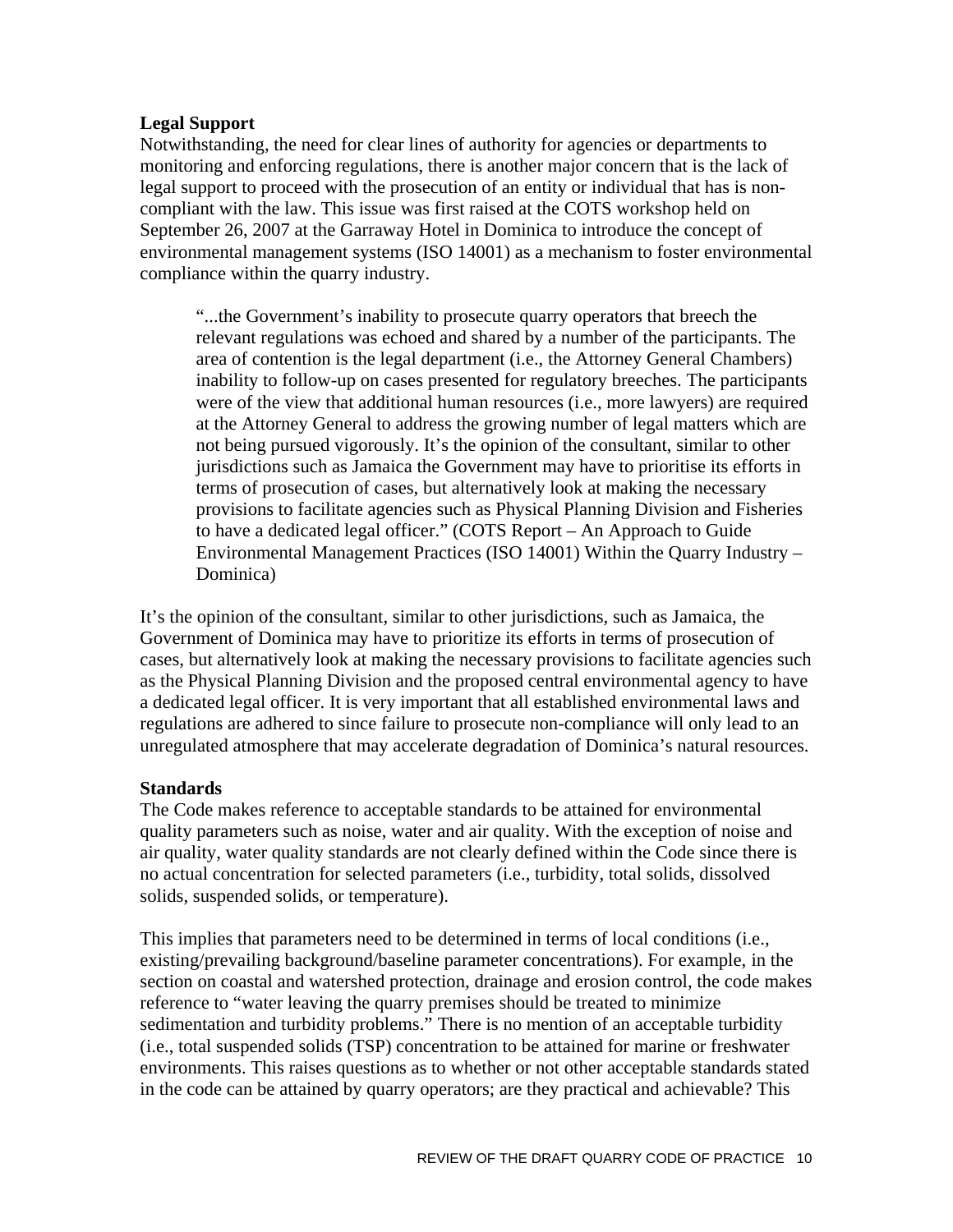<span id="page-10-0"></span>situation can only be confirmed or denied by conducting the respective field surveys to collect data that will determine prevailing parameter concentrations — this should include seasonal variations.

Of significance is the fact that Environmental Health Department has oversight for regulations that may be applicable to quarry operations, such as draft regulations – air, soil and water pollution and nuisances. The existence of these regulations confirms the need for a comprehensive review of all environmental acts and regulations that pertain to the environment to ensure inclusion in the code and avoid duplication of efforts.

Acceptable standards quoted in the Draft Quarry Code of Practice must either be based on internationally or regionally recognized standards or existing (baseline) conditions in Dominica to ensure that natural resources are adequately protected (refer to Annex 3).

## **Mining Fees**

A literature review of the Mines and Geology Division in Jamaica Mining Fees were reviewed to ascertain the amount charged to mining operations. All licenses to establish a mining operation attracts a license fee of US\$352 (exchange rate:  $J$71 = US$1$ ) and three percent of market value of sales. This three percent tax is payable directly to the Mines and Geology Division and is separate from income tax to be paid by mining operators.

Efforts were made on November 22, 2007 to meet with officers at the Customs and Excise Division to ascertain how quarry industry exports are tracked and the fees charged. The consultant was unsuccessful in interviewing the division head and officer, but was provided a brief on how Customs monitors minerals exported by the quarry industry in Dominica. Minerals are classed as commercial merchandise and an entry is prepared by the exporter (i.e., quarry operator) and entered into the database by custom officers. Currently the fee that is applied to the exportation of sand EC\$987.60 per 2,000 tons and for stone EC\$889.00 per 2,000 tons.

There is a process in place to track and monitor the quantity of minerals exported by quarry operators. Also, there is a fee charged for the export of these minerals. Based on the information from the Customs and Excise Division and the concern of the minister responsible for seeing that fees are adjusted, it is the opinion of this consultant that a detailed review must be undertaken of the pricing mechanism for exporting minerals by the Ministry of Finance and Planning and in consultation with the Ministry of Land Housing and Telecommunications. The primary objective is to determine a rate or fee structure paid by the quarry operators who export minerals from Dominica, and to ensure that funds are available to the state to reduce or ameliorate environmental impacts that arise from quarry mining activities.

#### **Recommendations**

The recommendations below inform decision makers on the establishment of a central environmental agency, as well as the proposed course of action to implement the Quarry Code of Practice that aims to improve environmental performance and compliance of quarry operators in Dominica: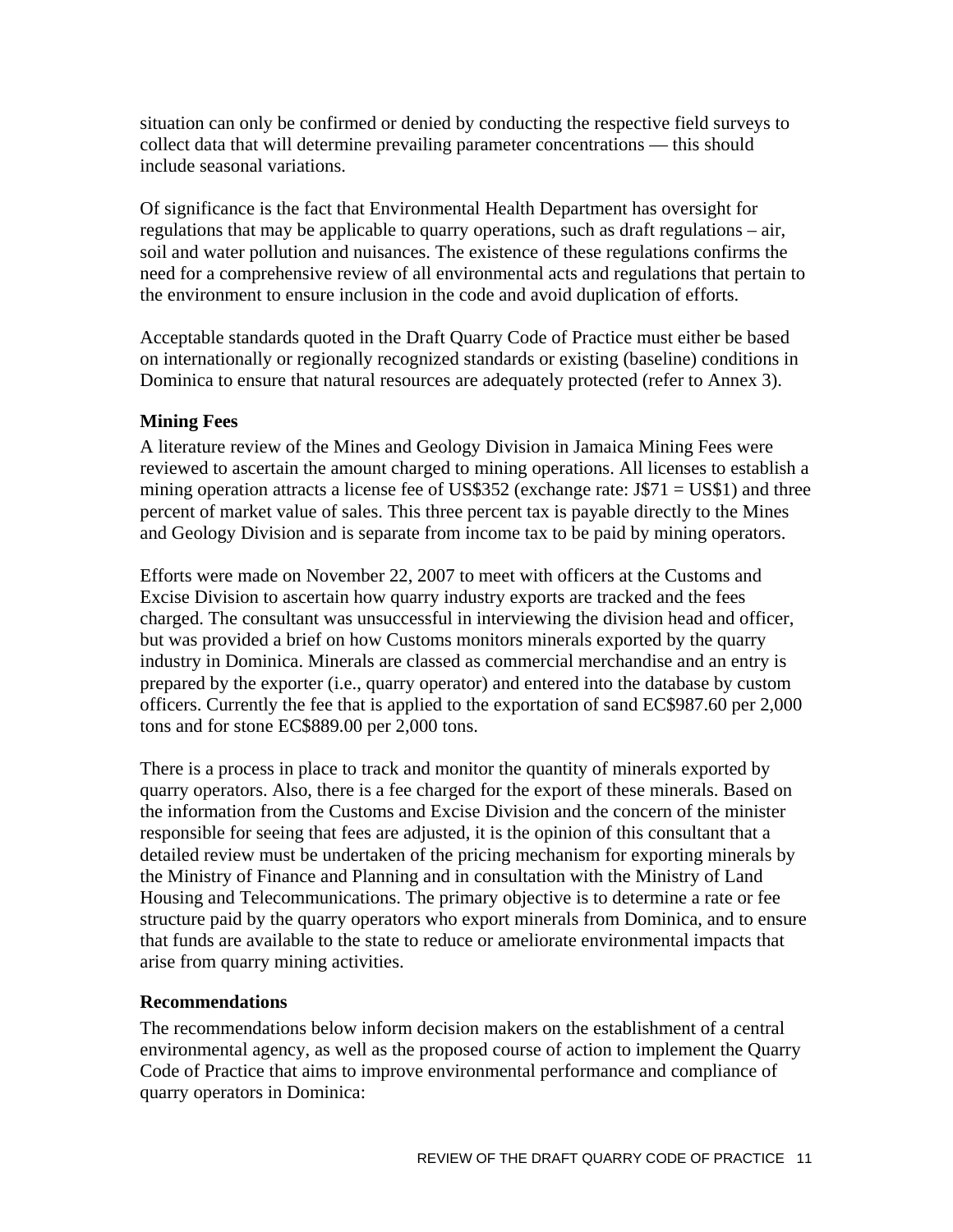- 1. Implement and preserve the Code in its current form will require it to be enforced as a schedule to the Physical Planning Act or any Act that pertains to environmental protection. This will require an extensive review of environmental legislation to ensure that there are not potential conflicts in enacting the Code.
- 2. The Physical Planning Division's primary function is to control land use and development of lands, including reviewing quarry applications. This means that they have the requisite technical expertise to monitor and enforce breaches of improper land use and development of lands.

The administrative and operational role and function of the Physical Planning Division as it pertains to land use control should not be confused with the monitoring and enforcement of environmental protection. For example, key environmental performance parameters — noise, air, water quality data collection and interpretation, and the development of environmental management plans are not within the scope of the Physical Planning Division, and are critical for the assessment of quarry operations (and other industries) if the desired objective is for the designated industry to operate in an environmental sound manner.

The proposal for the Physical Planning Division to be the designated authority in monitoring and enforcing the Code must be carefully considered since they lack the technical capacity to execute this action and a more appropriate agency or department be identified or created to enforce the Code.

It is recommended that the proposed chief inspector be assigned to the Environmental Coordinating Unit or the proposed central environmental agency.

3. The diversity of Dominica's ecological and natural resources, and it being recognized as a premier eco-tourism destination highlights the need or the time for developing a central environmental agency.

Dominica was officially ranked as the top sustainable island in the Caribbean and among the top 10 in the world by National Geographic Traveler. Dominica continues to be recognized for its attributes and sustainable tourism efforts, including being the first country in the world to receive Benchmarking designation from the prestigious eco-tourism organization Green Globe 21 and ranking as the only Caribbean destination in the top five happiest countries on earth in the Happy Planet Index (compiled by Britain's New Economics Foundation).

The formation of an environmental agency will signal to the international community and the stakeholders of Dominica the Government's intention to preserve its resources and protect its people from potential environmental impacts associated with development. The central environmental agency can significantly enhance enforcement and compliance with regulations since there will be a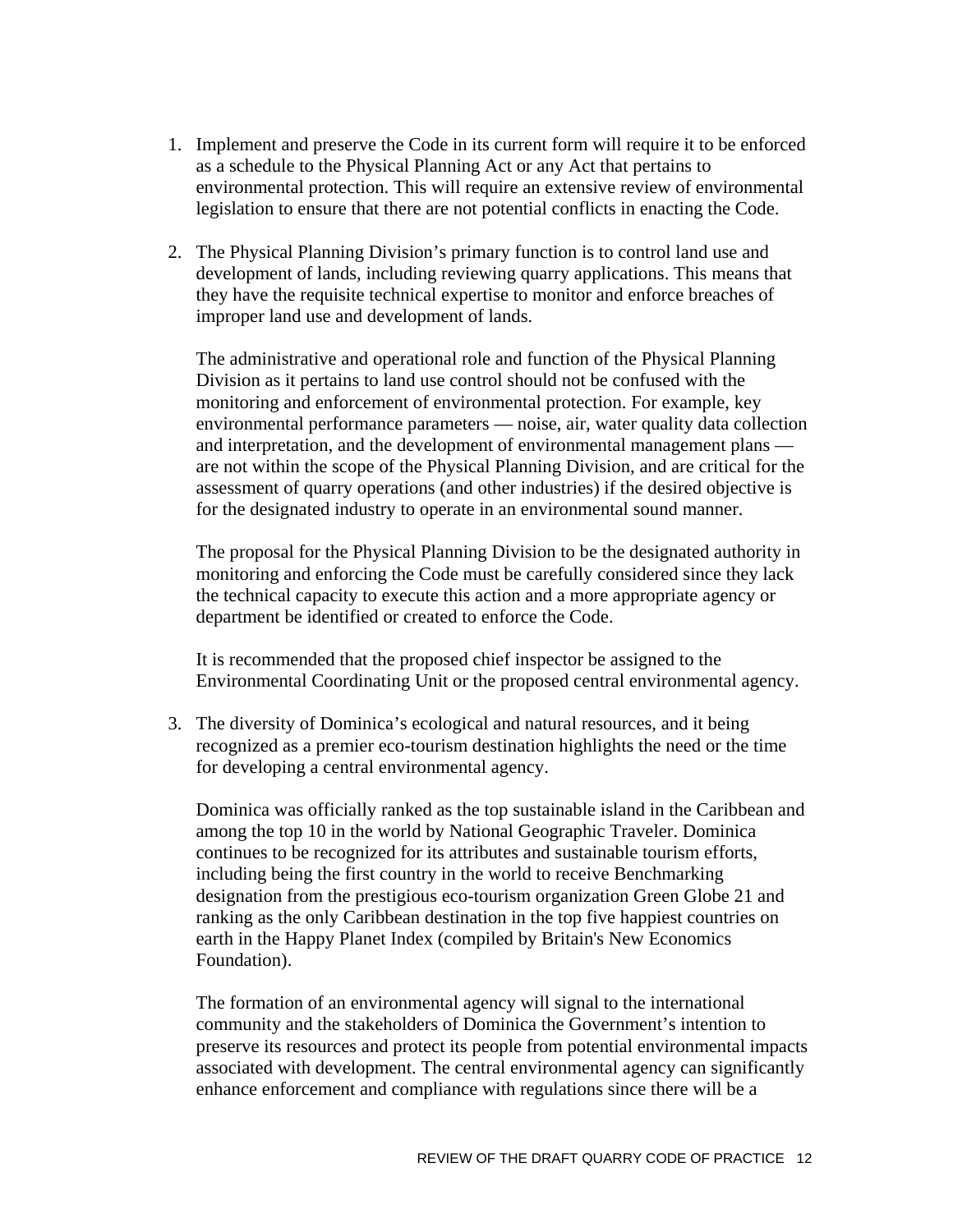central authority responsible for all human-based activities that affect environmental quality (i.e., pollution of rivers, sea and air, noise pollution, loss of biodiversity).

There is no need to re-invent the wheel in the formation of such an agency since there is a legal instrument such as the Natural Conservation Authority Act 1991 within other Caribbean jurisdictions, as in Jamaica for example. This Act provides the environmental authority with the power to protect and manage Jamaica's natural resources.

It is recommended that the Environmental Coordinating Unit become the central environmental agency since it has the technical expertise and capabilities to carryout this function.

- 4. Additional legal support is required to assist agencies in protecting Dominica's resources by prosecuting offenders. The Government of Dominica will have to prioritize cases to prosecute, but alternatively look at making provisions to assisting these agencies and the proposed central environmental agency in obtaining a dedicated legal officer. It is very important that all established environmental laws and regulations are adhered to since failure to prosecute noncompliance will lead to an unregulated atmosphere that may accelerate degradation of Dominica's natural resources.
- 5. Environmental quality standards noise, water, and air quality highlighted in the Code must relate to local conditions — existing/prevailing background/baseline parameter concentrations. As an interim solution to where applicable internationally or regionally recognized standards should be adopted until baseline data has been collected, including seasonal variations.
- 6. A detailed review of the pricing mechanism for exporting minerals must be undertaken by the Ministry of Finance and Planning and in consultation with the Ministry of Land Housing and Telecommunications. The primary objective here is to determine a rate or fee structure paid by the quarry operators who export minerals from Dominica, and ensure funds are available to the state to reduce or ameliorate the environmental impacts that arise from quarry mining activities.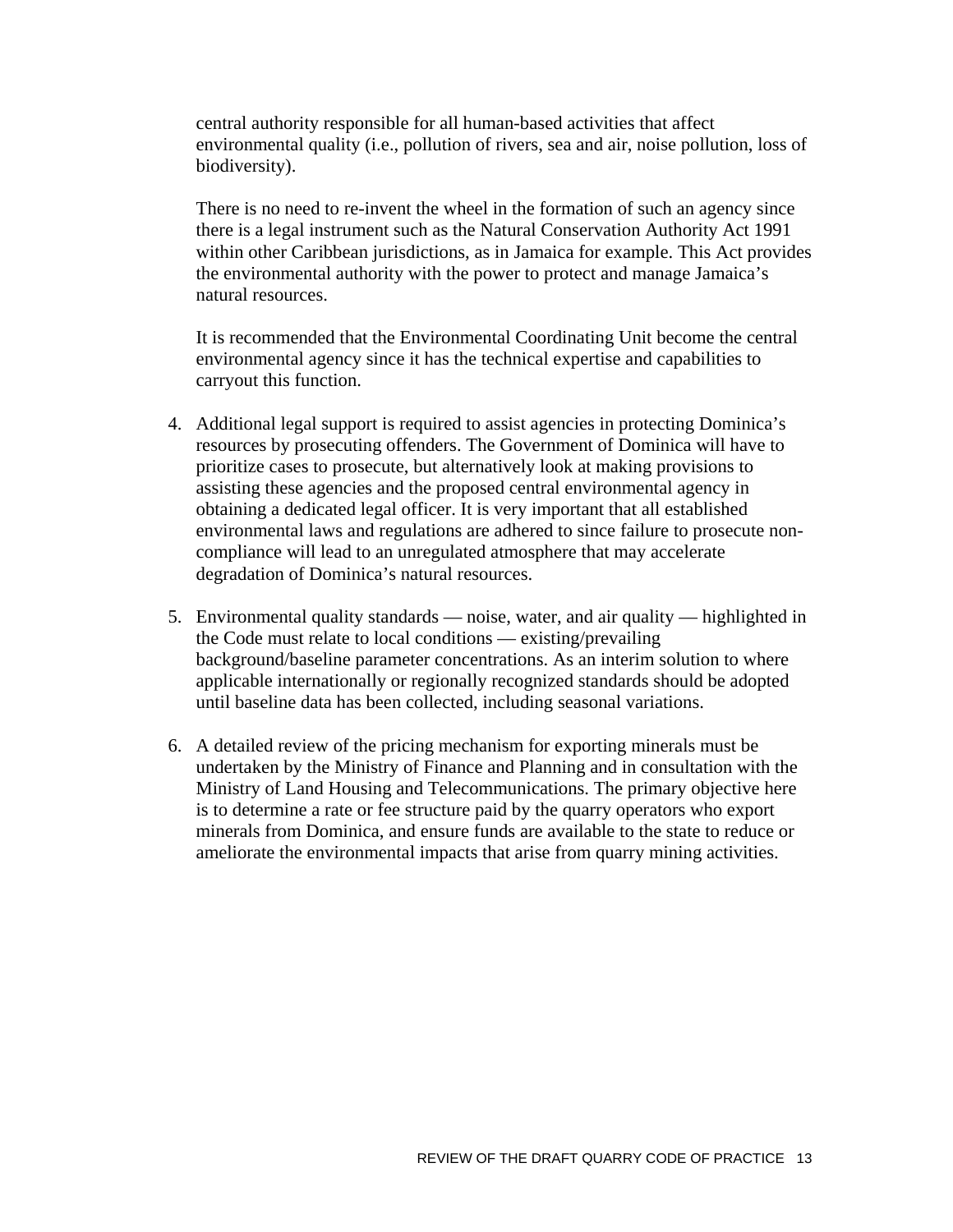## <span id="page-13-0"></span>**ANNEXES**

## **Annex 1 Statement of Work for the Consultant**

## **1. Background:**

The Caribbean Open Trade Support (COTS) program of USAID/Barbados facilitates the transition of selected Organization of Eastern Caribbean States member states to open trade, and to enable countries to compete more successfully and be more sustainable in the global economy.

To this end, COTS will implement a wide range of activities over a four-year period geared toward:

1) Enabling businesses to compete more effectively in the global economy;

2) Enhancing public-private sector interaction and dialogue leading to improved public policy dialogue;

3) Assisting government institutions and agencies to remove administrative barriers to the growth of the private sector;

4) Increasing the private sector's and the media's understanding of the challenges and opportunities of the new trading regimes;

5) Increasing the region's resilience to natural disasters; and

6) Mitigating the impacts of human disturbance of ecosystems and improving the institutional framework for managing protected areas.

## **2. Component:**

The economic future of the Eastern Caribbean is intimately linked to the ability of the sub-region to protect its rich biodiversity endowment while allowing for sustainable use. COTS has joined forces with government, civil society, and private sector conservation , activities to support biodiversity conversation and policy, to better understand the costs and economic benefits of in situ conservation, to identify and mitigate the impacts of human disturbance of ecosystems, to improve the institutional framework for managing protected areas, and to develop economic activities compatible with conservation.

Conforming to the USAID Biodiversity Code, COTS strives to implement biodiversity conservation activities that are threats-based, are site-specific, lead to explicit biodiversity actions, and measurable improvement.

## **3. Objective and Tasks:**

In terms of direct threats to marine biodiversity, the project has identified coastal zone management issues, — quarrying, wastewater discharge, and improper civil works which threaten critical marine habitats through sedimentation and nutrient discharge. Yet, the most significant threat appears to be coastal quarry operations. Because of heavy demand for construction materials throughout the Caribbean, quarrying activity in Dominica is on the increase.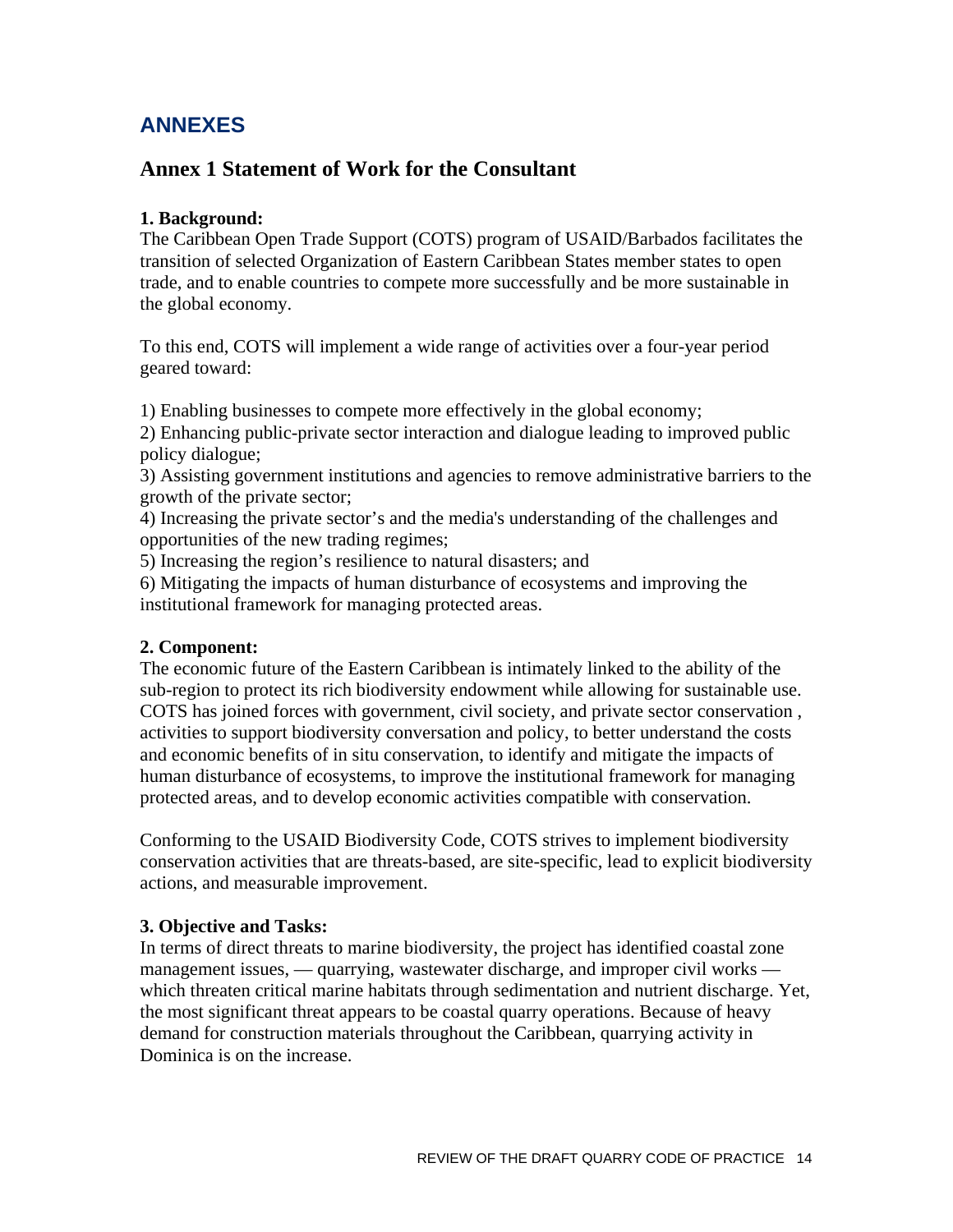Until very recently, all the quarrying industries operated north of Roseau (capital city) on the west side of the island, between the communities of Coulibistrie and Colihaut. It comprised one of the oldest (and largest site) that has been in use for more than 30 years while smaller sites have been in use for a little over a decade. Last year, a new site came into operation south of Roseau in the community of Pointe-Michel. Very recently, a new usage permit has been granted for a new quarry in Coulibistrie for a site of approximately 200 acres.

Extraction of basaltic rock for construction gravel occurs most often in steep areas, adjacent to important surface water features, and nearly always within a kilometer of the coast itself where a very important fishery is located, fish being the outmost important source of animal protein for the population of Dominica.

The quarry industry in Dominica has evolved so far in a non-regulated environment. However, in recent years the tourism industry has become very concerned with the extent of the operations and the impact on the landscape of the "Nature Island." Communities where the sites are located complain about respiratory problems and fishermen claim that their catches are declining. Concerned by the negative impact of the industry on marine biodiversity, COTS wishes to work with the various administrations involved (Land Planning, Fisheries, Forestry and Environment), as well as with the quarries themselves to help regulate the industry.

One way to proceed is to require that all operations be certified ISO 14001 and/or develop a Code for Quarries and /or other regulations. Support could be provided to individual quarries so they can upgrade their management system to the new standards.

Agreement was made with the Ministry of Housing, Lands, Telecommunications to provide the technical expertise to revise both the Draft Quarry Code of Practices and the fee structure used by the Government of Dominica.

More specifically the consultant is asked to:

- Research mining fees in Jamaica to make recommendations to the Government of Dominica;
- Revise the Quarry Code of Practice integrating a section on the marine environment;
- Meet with all the collaborating agencies to be involved in the monitoring of industries' compliance and Code of Practice enforcement;
- Integrated concerns and issues raised by the Physical Planning Division and Minister in charge;
- Make recommendations as appropriate to make this mission a success.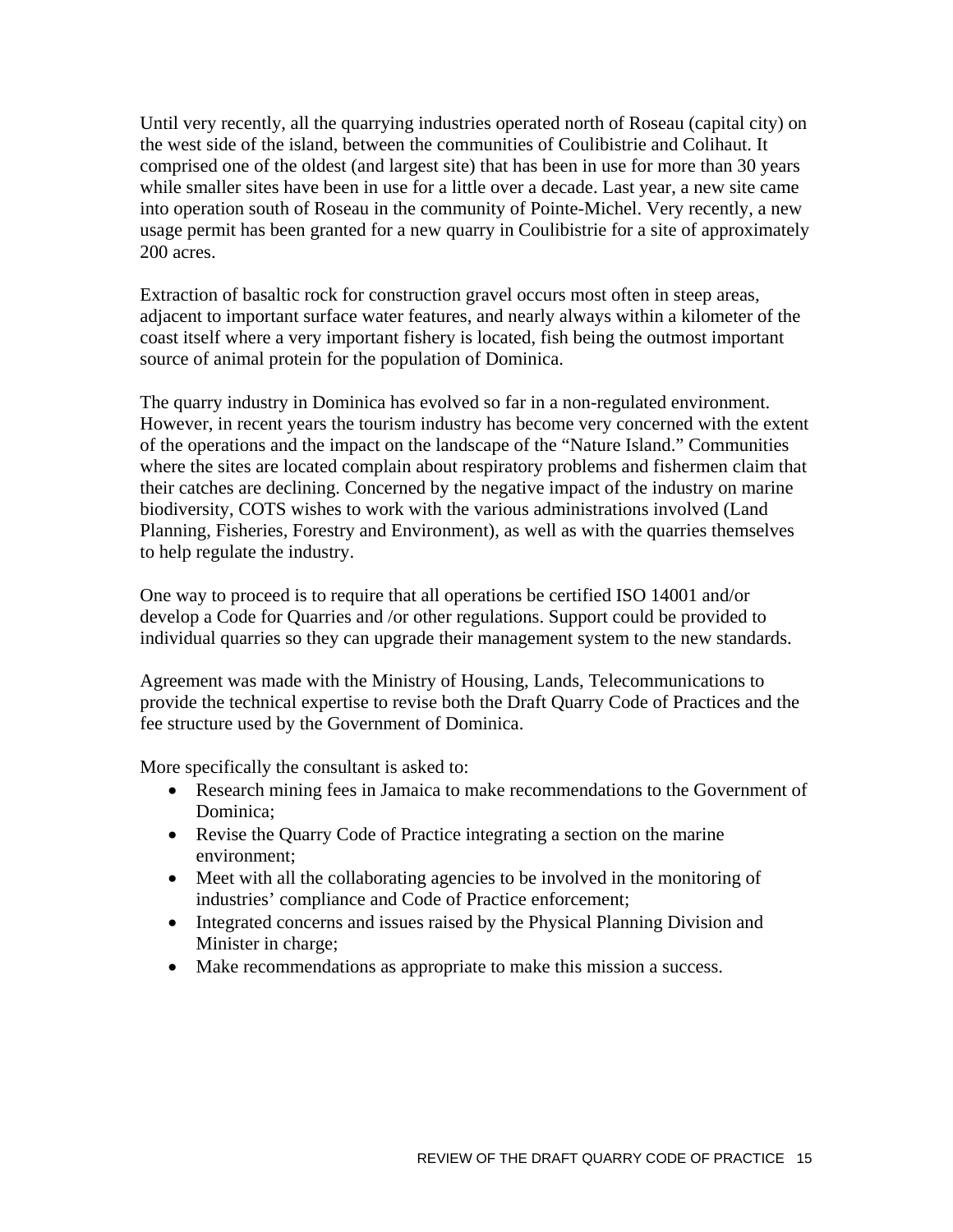## **4. Deliverables:**

The Revised Quarry Code of Practice will include recommendations on a new fee structure by November 30, 2007.

## **5. Reporting:**

While in Dominica, the contractor will report directly to the Biodiversity Component Leader, Suzie LeBlanc, or any successor appointed by Chief of Party Efrain Laureano. the component leader is responsible for monitoring contractor performance under this SOW.

## **6. Level of Effort:**

Total level of effort available for this second mission is 13 days, including travel.

## **7. COTS Administrative Guidance**

The Consultant shall not discuss contractual details, including budget terms and reimbursement procedures, with Chemonics unless directed to do so by PA.

## **Project Timesheets**

All personnel working on COTS must complete a Chemonics timesheet. It must be signed by both the consultant and the COTS supervisor for this assignment, Suzie LeBlanc. The original timecard shall be submitted to Chemonics, with a copy provided to PA in support of the consultant's invoices.

#### **Expense Reports/Invoices**

Please submit as soon as possible, taking into account the following considerations: a) Receipts are required for all expenses except MI&E per diem. Please carry a receipt book with you in case your taxi driver does not have a receipt.

b) All airline tickets submitted for reimbursed must be accompanied by the original boarding passes

c) Please use adhesive tape (not staples) to present all receipts on blank sheets of paper. This prevents any of the receipts from being lost.

d) Please match the expense item in your expense report/invoice to the receipt by numbering each.

In the event that PA's client, Chemonics, books and pays for travel within the region, the original ticket receipt and original boarding passes must be submitted to Chemonics' Project Accountant, Sheridith-Weston-Benta, promptly upon completion of travel.

#### **Deadlines**

There is a strong emphasis within the COTS project on deadlines. Please be sure to document via email to your team leader any reasons for not meeting a deadline and inform PA. Please also be sure to document any changes in work assignments and inform PA. Any significant conversations should be followed up with an email confirming what was discussed.